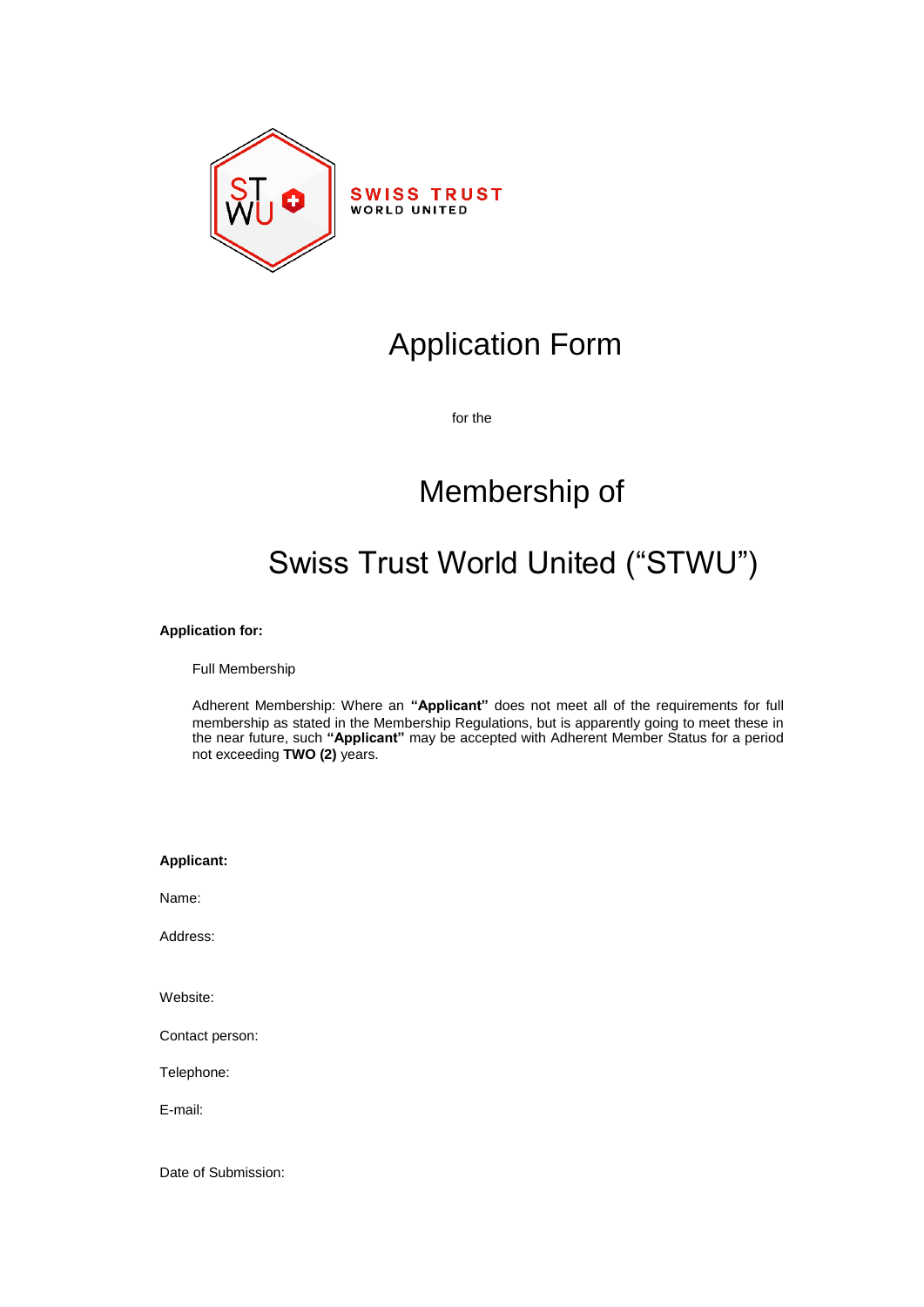#### **Membership Requirements & Application Guidance**

Full membership with STWU is available to any entity registered in Switzerland or operative offices of foreign entity based in Switzerland that is primarily active in the trust business from within **Switzerland** 

- for **TWO** years and above;
- either with its staff spending, on average, **50%** or more of its activity on trusts or trust related mandates OR if the entity attends to at least 20 trusteeships, either as trustee or as trust administrator;
- with at least **THREE** employees with Switzerland citizenship, all correspond and adequate to act as trust managers or administrators, with the professional financial background and vast experience as stated in the Membership Regulations;
- adhering at all times to the so-called "4-eyes principle" in administering trust funds and other client assets, as evidenced by the commercial register, appropriate policies and procedures;
- with a paid in share capital of at least CHF 100,000 or in case of a branch of a foreign entity with equivalent working capital;
- having a duly registered Statutory Auditor in accordance with the Swiss Code of Obligations and an audit procedure (no opting-out);
- with adequate professional liability and directors & officers insurance coverage, and in no case less than CHF 2,000,000;
- holding a full membership of a Swiss recognised self-regulating organisation (hereinafter "SRO"), or supervised by the Swiss Financial Market Supervisory Authority FINMA;
- which is able to manifest that it is in a position to decide correctly and objectively on the administration of a trust;
- being committed to subscribe at all times to the STWU's values and rules as evidenced in its Bylaws,

Regulations and Codes (available on STWU's website [www.stwu.com\)](http://www.stwu.com/), which are currently widely based on voluntary self-regulation that goes beyond the applicable official regulatory requirements.

The management of STWU may from time to time issue latest notice on the terms & conditions of application and it may amend or add further requirements, also as recommended by the STWU Advisory Board.

The management has absolute authority in accepting new Members.

**Please note that the STWU management will only consider applications which are fully completed with all information provided in detail and all necessary documentations enclosed.** The "Applicant" may be contacted by the officers of STWU for further verification. The management of STWU will make decision as soon as possible after all information is obtained. The "Applicant" will receive notification in writing. If the application is rejected, the application documentation will, in general, not be returned to the "Applicant".

**Important:** This file and its contents will be treated with the utmost confidentiality during the review process and will only be seen by the limited number of the management of STWU who form the review panel. After acceptance the file and information contained therein will not be available to anyone and will be kept securely by STWU.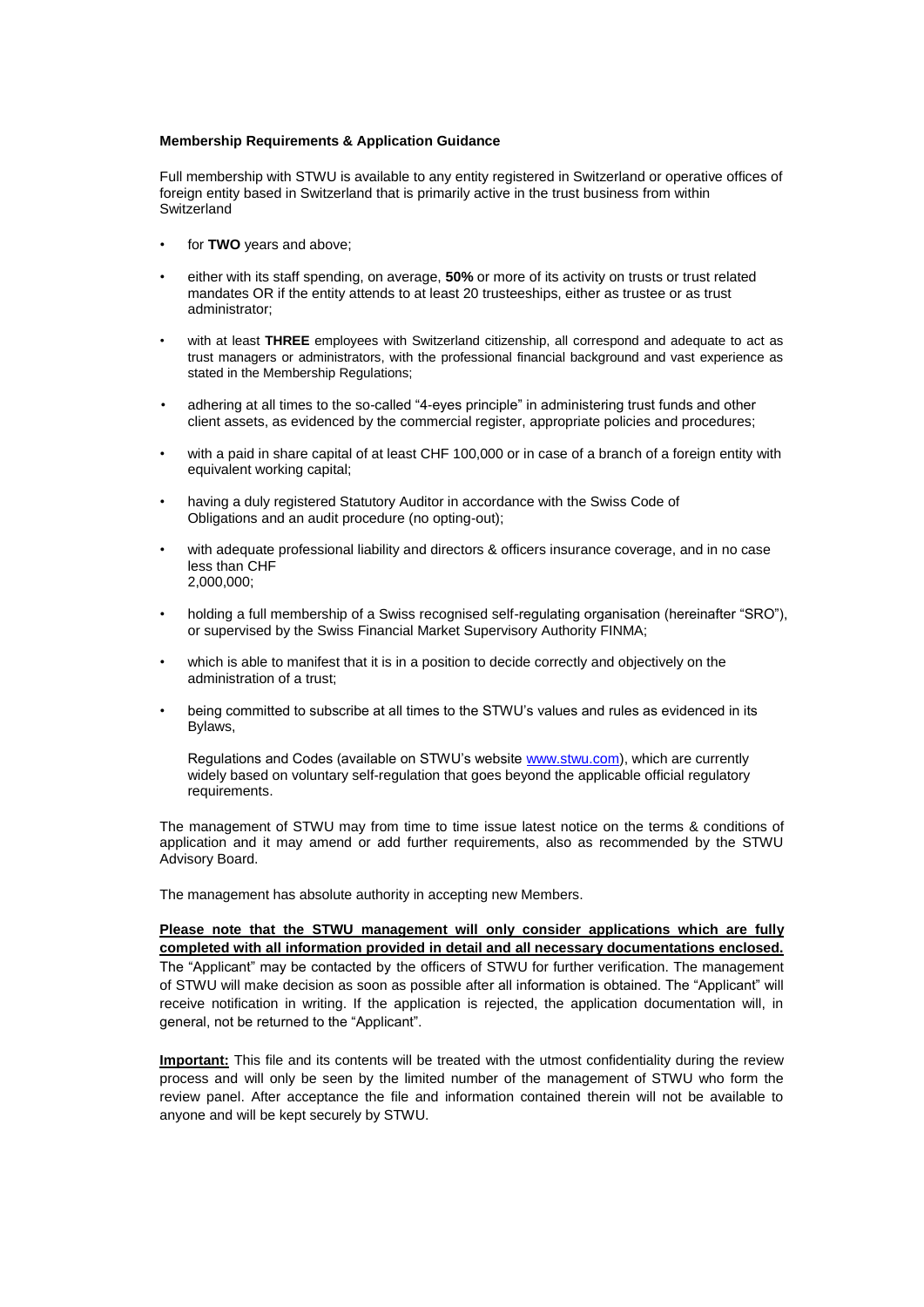# **Section 1: Details on Applicant**<sup>1</sup>

Please provide a brief summary of the services offered by the Applicant and the mission statement of the

Applicant (or an extract thereof):

Type of corporate entity for entities registered in Switzerland OR head quarter of branch of foreign entity:

How many years has the Applicant been active in the trust business/providing for trustee services?

Please provide information on the shareholder(s) with an interest of 5% or more of the Applicant (not required for public listed companies) or attach the Applicant's shareholder list hereto:

| Name | Address | Nationality | Percentage<br>hela |
|------|---------|-------------|--------------------|
|      |         |             |                    |

In case the above shareholder(s) are not identical to the *ultimate beneficial owner(s)* and/or *effective controller(s)*

of the Applicant, please state who is/are the beneficial owner(s) and/or effective controller(s) of the Applicant:

| Name | Address | Nationalitv | 'ercentage<br>held |
|------|---------|-------------|--------------------|
|      |         |             |                    |

• In any case where materials are attached to the Application, **please indicate clearly which part of the materials form part of the Application and please number/cross-reference the attachments**.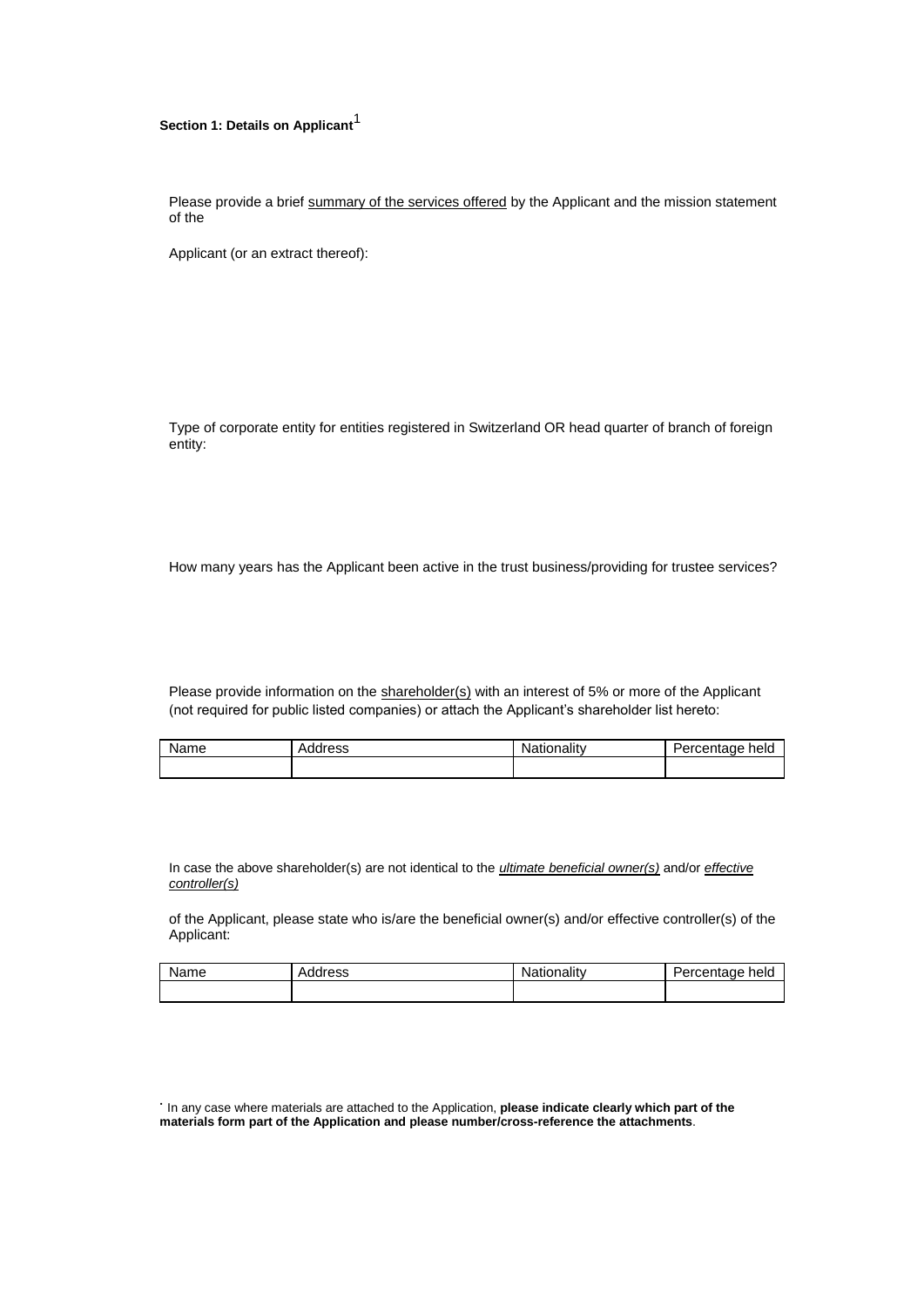Paid in share capital (currency and amount; percentage of total share capital paid in) [if not completely paid in, please justify]

Annexes to be provided

Extract from the Swiss commercial register for the Applicant (not older than 3 months; Internet extract acceptable), showing the directors of the Applicant, the share capital, the capital paid in, the Auditor

Current company structure chart of the Applicant (including any ultimate beneficial owners, individual or corporate shareholders, parent companies, subsidiaries and otherwise affiliated companies, evidencing effective control regardless of the legal definitions)

Current managerial organization chart of the Applicant (including for any affiliates providing management and/or administration services)

Extract from the commercial register (or equivalent) for each corporate shareholder of the Applicant (not older than 3 months)

### **Section 2: Corporate Information on most relevant affiliates of the Applicant**

Affiliates (including affiliates for which the Applicant is providing management and/or administration services, except any affiliates which were set up solely for particular related parties or transactions, such as private trust).<sup>2</sup>

Name of **Affiliate 13** :

Registered address:

Date of incorporation:

Country of incorporation:

Board of directors of Affiliate 1 (or attach a Register of Directors):

Name Address

**Nationality** 

Date of birth/incorp.

• Please attach further pages if there are more than four Affiliates.

• "Affiliate" of any person means (i) any person in which such person has a significant economic interest and (ii) any person that directly or indirectly controls, is controlled by or is under common control with such person. As used in this definition, the term

"control" means the possession, directly or indirectly, of the power to direct or cause the direction of the management and policies of a person, whether through ownership of voting securities, by contract or otherwise.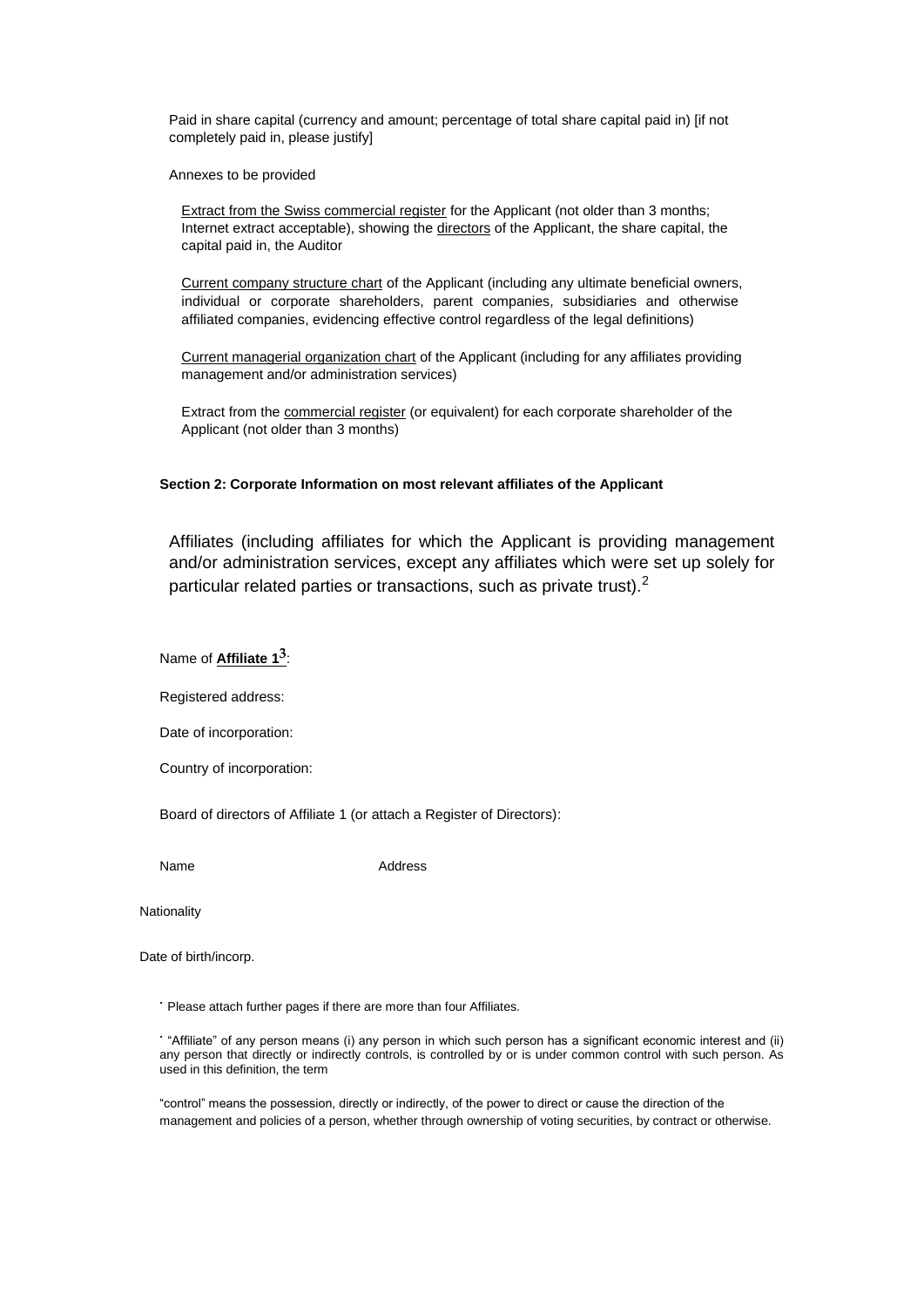# Name of **Affiliate 2**:

Registered address:

Date of incorporation:

Country of incorporation:

Board of directors of Affiliate 2 (or attach a Register of Directors):

Name Address

Nationality

Date of birth/incorp.

Name of **Affiliate 3**:

Registered address:

Date of incorporation:

Country of incorporation:

Board of directors of Affiliate 3 (or attach a Register of Directors):

Name Address

Nationality

Date of birth/incorp.

Name of **Affiliate 4**:

Registered address:

Date of incorporation:

Country of incorporation:

Board of directors of Affiliate 4 (or attach a Register of Directors):

Name Address

Nationality

Date of birth/incorp.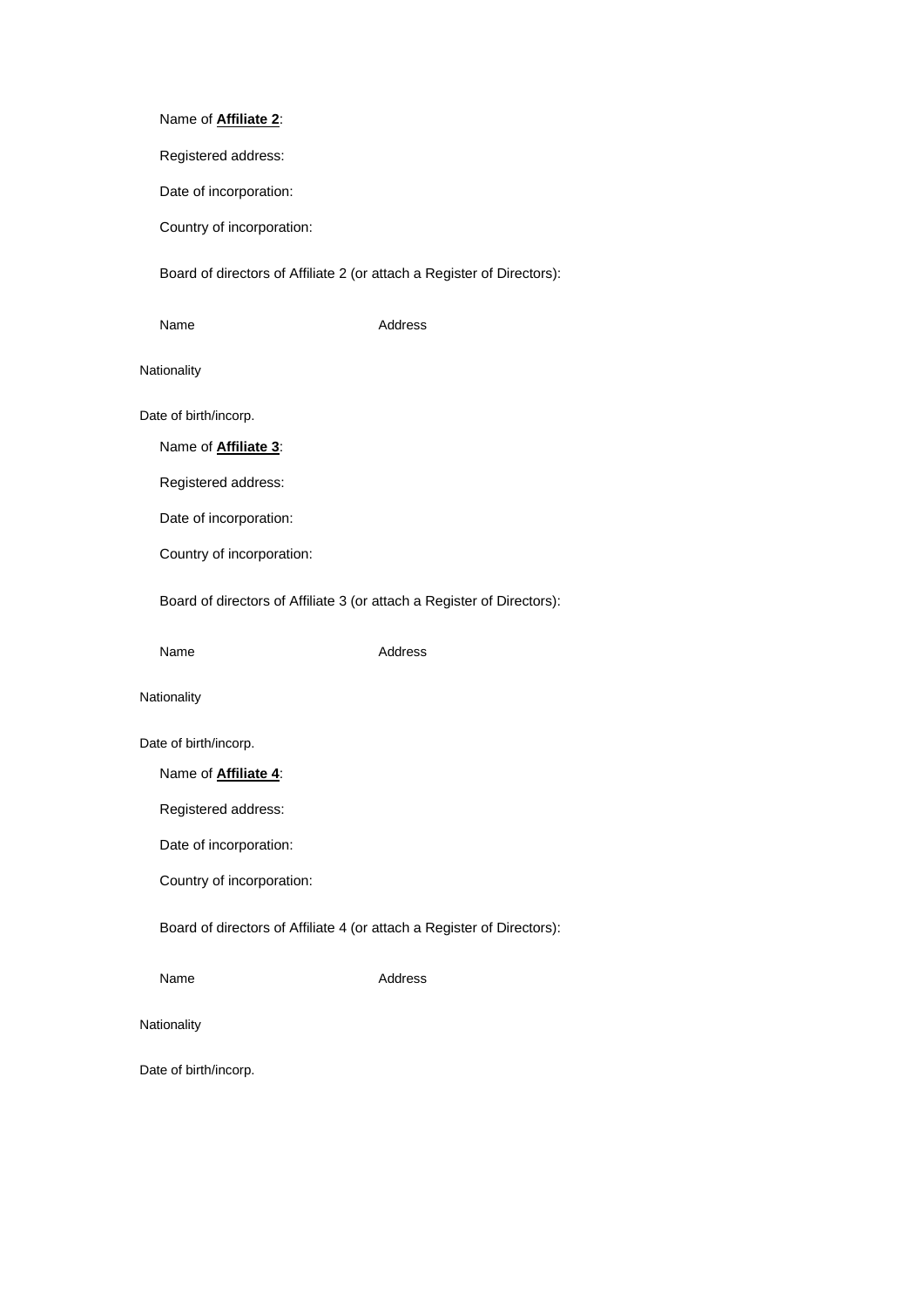If the Applicant has no Affiliates (as defined above), please explain how the Applicant operates to perform any trustee activities. In particular, please state who acts as trustee and/or co-trustee for trusts the Applicant administers/manages and how such trustee/co-trustee is related to the Applicant:

Please provide the following for each Affiliate of the Applicant:

Extract from the local commercial register or equivalent (not older than 12 months) OR Certificate of Incumbency (not older than 12 months)

#### **Section 3: Swiss SRO Membership/Supervision by the FINMA**

Applicant's membership with a recognised Swiss SRO or directly supervised by the FINMA:

#### Name:

Member/Supervision since:

Membership/Reference number:

Has the Applicant ever been rejected/excluded as a member of an SRO/by

the FINMA: No If yes, please state reason(s):

Please provide the following copies:

For SRO members: copy of the latest SRO invoice

For members under FINMA supervision: extract from the FINMA website or similar proof of FINMA supervision (e.g. relevant invoice)

An extract of the last SRO/FINMA AML Audit Report evidencing that the report has been issued without restrictions re the adherence to the AML provisions. Alternatively, a written confirmation from the AML Auditor confirming the same.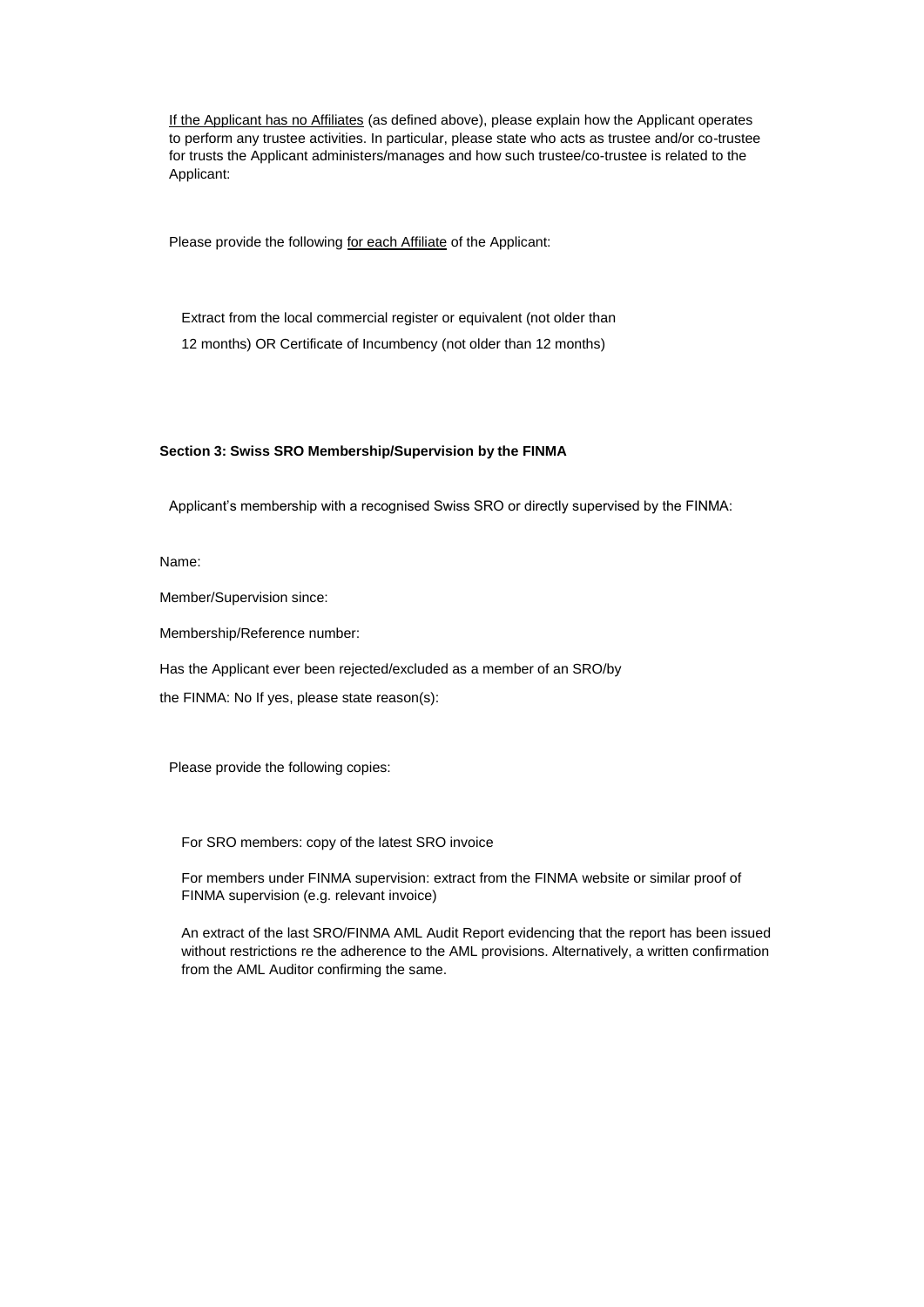#### **Section 4: Due Diligence**

Please describe your new business acceptance procedure (including KYC-procedures, due diligence and risk control processes, business acceptance standards) and attach a copy of the corresponding policies:

Policies attached

Please evidence adherence to the so called "4-eyes principle" (joint signatory rights) in administering trust funds and other client assets and attach a copy of the relevant internal policies:

Policies attached

Please explain how your internal controls, in particular with regard to trust management, administration and trust assets, are organized (e.g. who has signatory powers over trust assets, how are these exercised, are formal guidelines available, checks and balances) and attach a copy of the relevant internal policies:

Policies attached

**Section 5: Trust Licence<sup>4</sup>**

Please indicate whether the Applicant (e.g. if a Swiss branch of a foreign trustee) or any of its Affiliates hold a licence to provide trustee services (hereinafter "Trust Licence"):

• The term "licence" here includes authorisation or registration.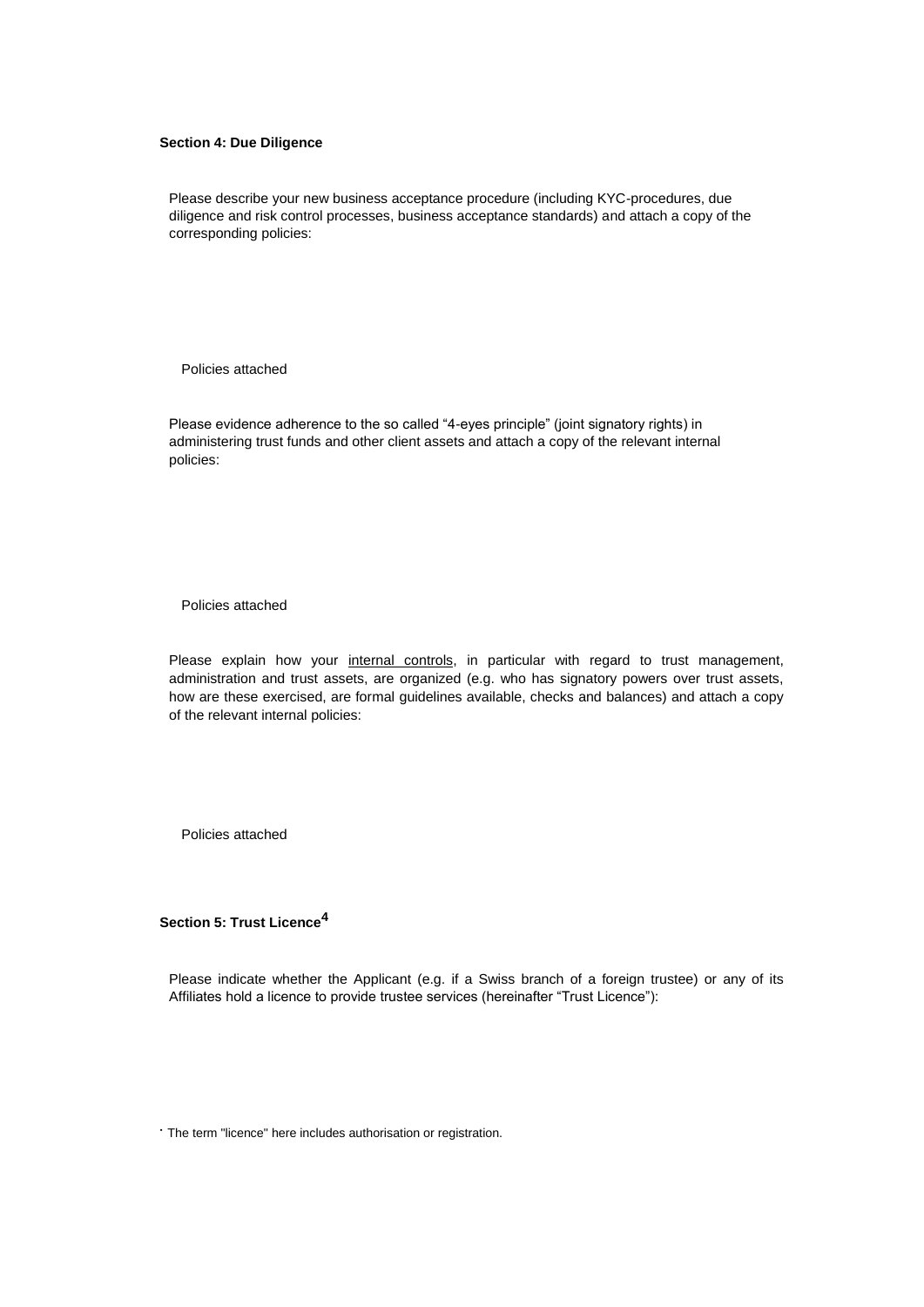Please provide the following details on the entities holding a Trust licence:

Name of licence holder (1):

Licensed in:

Please explain any restrictions:

Date licence was first issued:

Name of licence holder (2):

Licensed in:

Please explain any restrictions:

Date licence was first issued:

Name of licence holder (3):

Licensed in:

Please explain any restrictions:

Date licence was first issued:

Has the Applicant (or any of its Affiliates) ever been rejected as a licence holder or has a licence been withdrawn?

No

If yes, please provide year and reason:

If neither the Applicant nor any of its foreign Affiliates holds a Trust Licence, please explain the rationale for not holding any Trust Licence and explain how you perform trustee activities. Please state who acts as trustee for trusts and how such trustee is related to the Applicant or, if the Applicant uses co-trustees, please provide further details:

Annexes to be provided

Copy of current trust licence(s) (if any)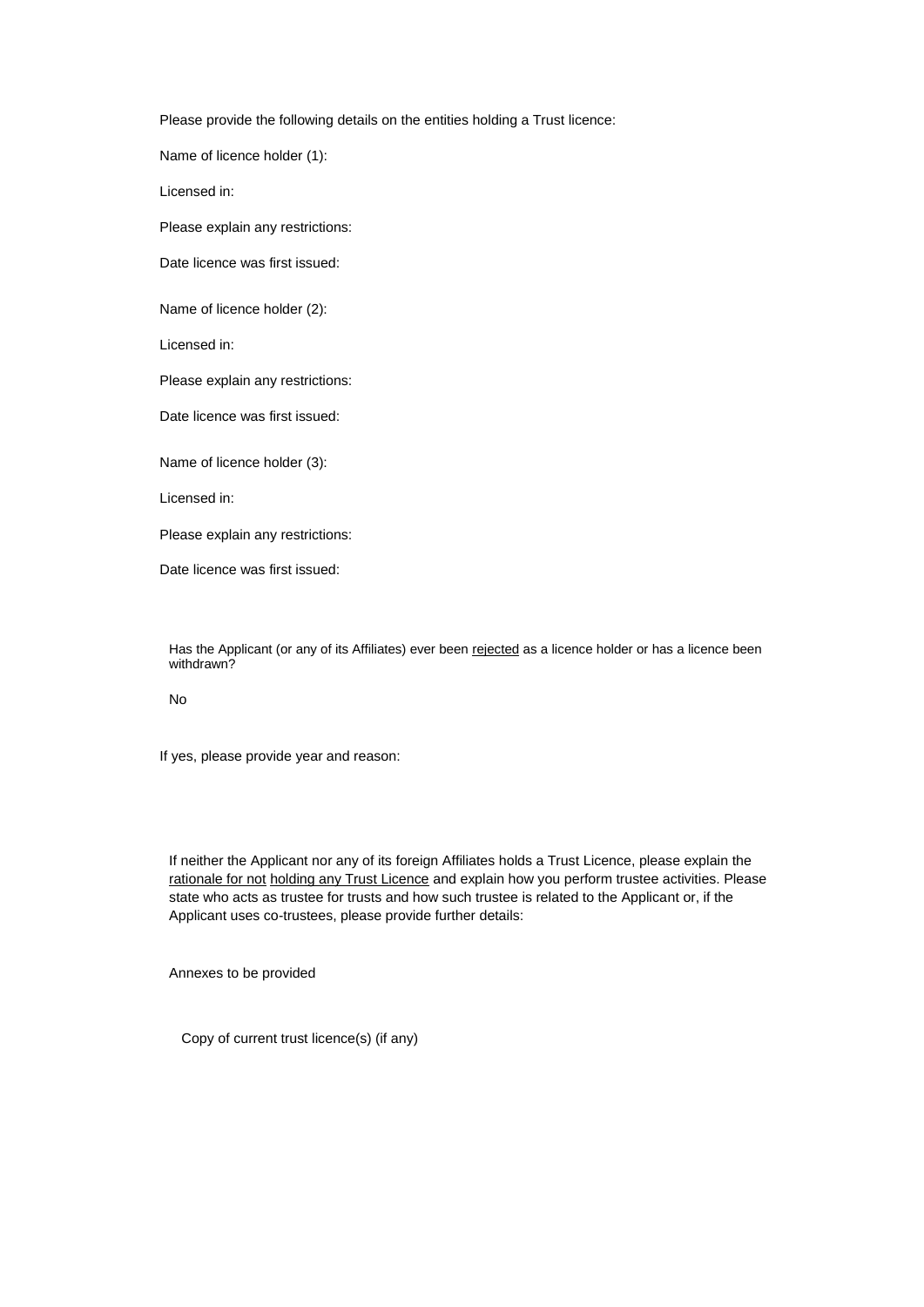#### **Section 6: Qualifications of Directors and Management**

For each Executive Director, General Manager, Officer and member of the Senior Management as well as the Compliance Officer(s), including the most senior manager of the Applicant's trust operations and for Affiliate(s) in whose name(s) a trust licence was issued, each must sign and submit an **Individual Information Form**. For the qualification requirements for Executive Directors, General Managers, Officers and Senior Management please refer to the Membership Regulations.

Number of staff of the Applicant *in total*<sup>5</sup>:

Number of staff of the Applicant *in full time equivalents*:

Number of staff involved in the trust business (*in % of total workload*):

Please state the name, function, age and education of each (in case of a large number of staff, please give details on the more senior staff members) full time employee:

| Name | Function | Education | STEP   | Years of   |
|------|----------|-----------|--------|------------|
|      |          |           | Member | experience |
|      |          |           |        |            |

Please explain the professional and educational qualifications your trust and company administrators, accountants and junior management must meet. What further educations do you offer your employees which are involved in the trust administration (e.g. STEP or equivalent)?

• A minimum of **THREE** employees with Switzerland citizenship is compulsory. Where the Applicant does not directly employ staff, please explain in detail how staffing for the trust operation is organized.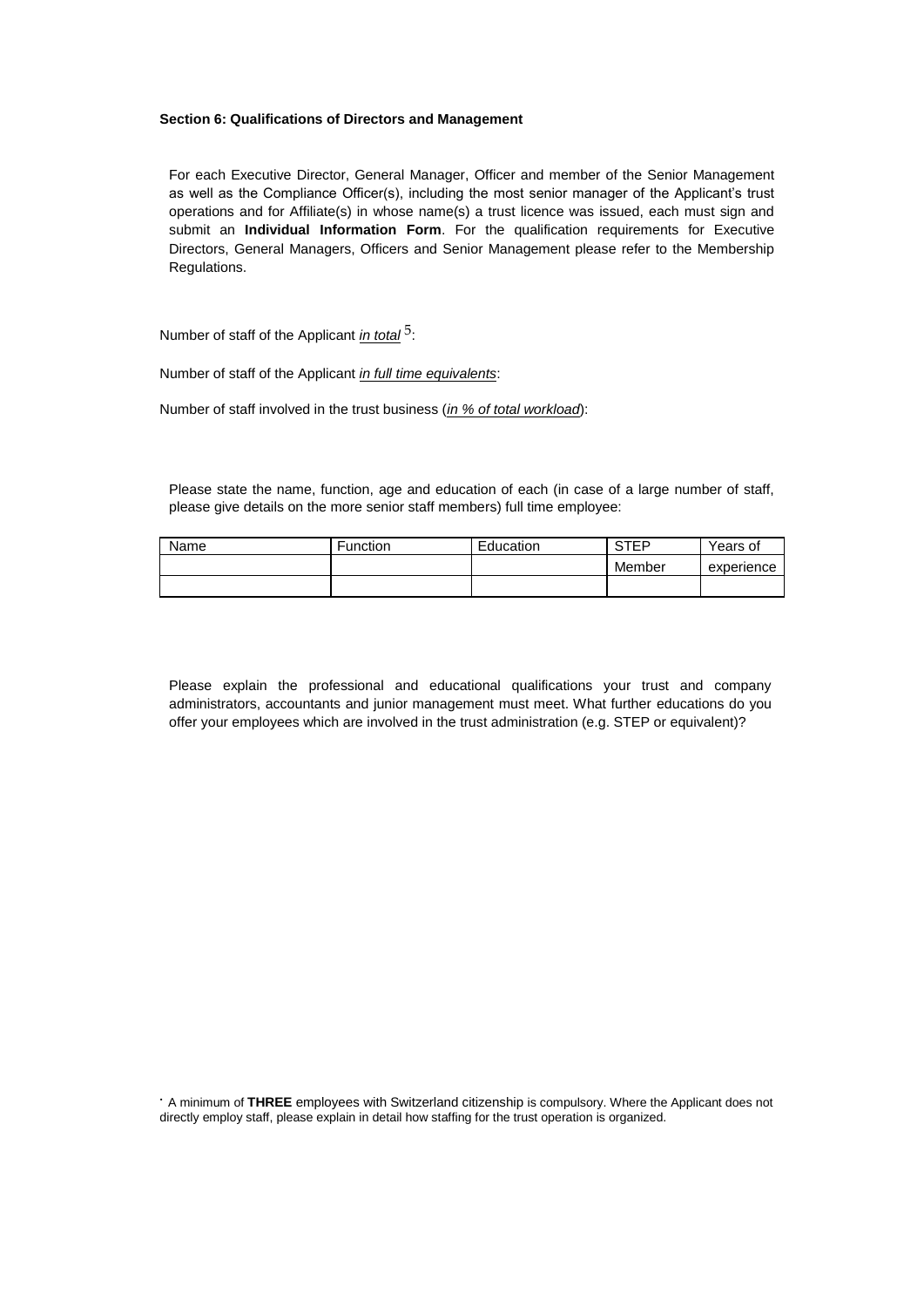## **Section 7: Proof of Professional Activity of the Applicant (also see section "Introduction")**

NB: The term trust is to be understood as defined in the Hague Convention on the law applicable to trusts and on their recognition.

Please state the number of trusteeships of the Applicant and any Affiliate:

Please state the number of co-trusteeships of the Applicant and any Affiliate:

Please state the number of protectorships of the Applicant and any Affiliate:

Please state the number of trusts administered in Switzerland:

## Please state the type of trusts the Applicant is administering/managing:

|                                   |                                            | (Percentage of Applicant's trust     |           |
|-----------------------------------|--------------------------------------------|--------------------------------------|-----------|
| Private / Family trusts           |                                            | activity:                            | %)        |
|                                   |                                            | (Percentage of Applicant's trust     |           |
|                                   | Corporate / Commercial trusts              | activity:                            | %)        |
|                                   | (e.g. Pension and Employee Benefit trusts) |                                      |           |
|                                   |                                            | (Percentage of Applicant's trust     |           |
| Charitable trusts                 |                                            | activity:                            | %)        |
| Other: please state:              |                                            |                                      | %)        |
|                                   |                                            | SUBTOTAL A:                          | $\%$<br>0 |
|                                   |                                            |                                      |           |
|                                   | What business other than trusts is the     |                                      |           |
| Applicant active in:              |                                            |                                      |           |
|                                   |                                            |                                      |           |
| Company management, directorships |                                            | (Percentage of Applicant's activity: | %)        |
| Foundations                       |                                            | (Percentage of Applicant's activity: | %)        |
| Fiduciary (e.g. nominees)         |                                            | (Percentage of Applicant's activity: | %)        |
| Legal advice                      |                                            | (Percentage of Applicant's activity: | %)        |
| Bookkeeping                       |                                            | (Percentage of Applicant's activity: | %)        |
| Tax advice                        |                                            | (Percentage of Applicant's activity: | %         |
| Charities                         |                                            | (Percentage of Applicant's activity: | %)        |
| <b>Investment Advice</b>          |                                            | (Percentage of Applicant's activity: | %)        |
| Other: please state:              |                                            |                                      | %)        |
| Other: please state:              |                                            |                                      | %)        |
|                                   |                                            | <b>SUBTOTAL B:</b>                   | $\%$<br>0 |
|                                   |                                            | <b>SUBTOTAL A + B</b>                |           |
|                                   |                                            | =                                    | %<br>0    |

What percentage of the Applicant's total annual revenue is derived from trustee services?

Please state the various jurisdictions governing the trusts

Annexes to be provided

Applicant's current brochure(s) OR

Link to Applicant's website (in particular to the trust business):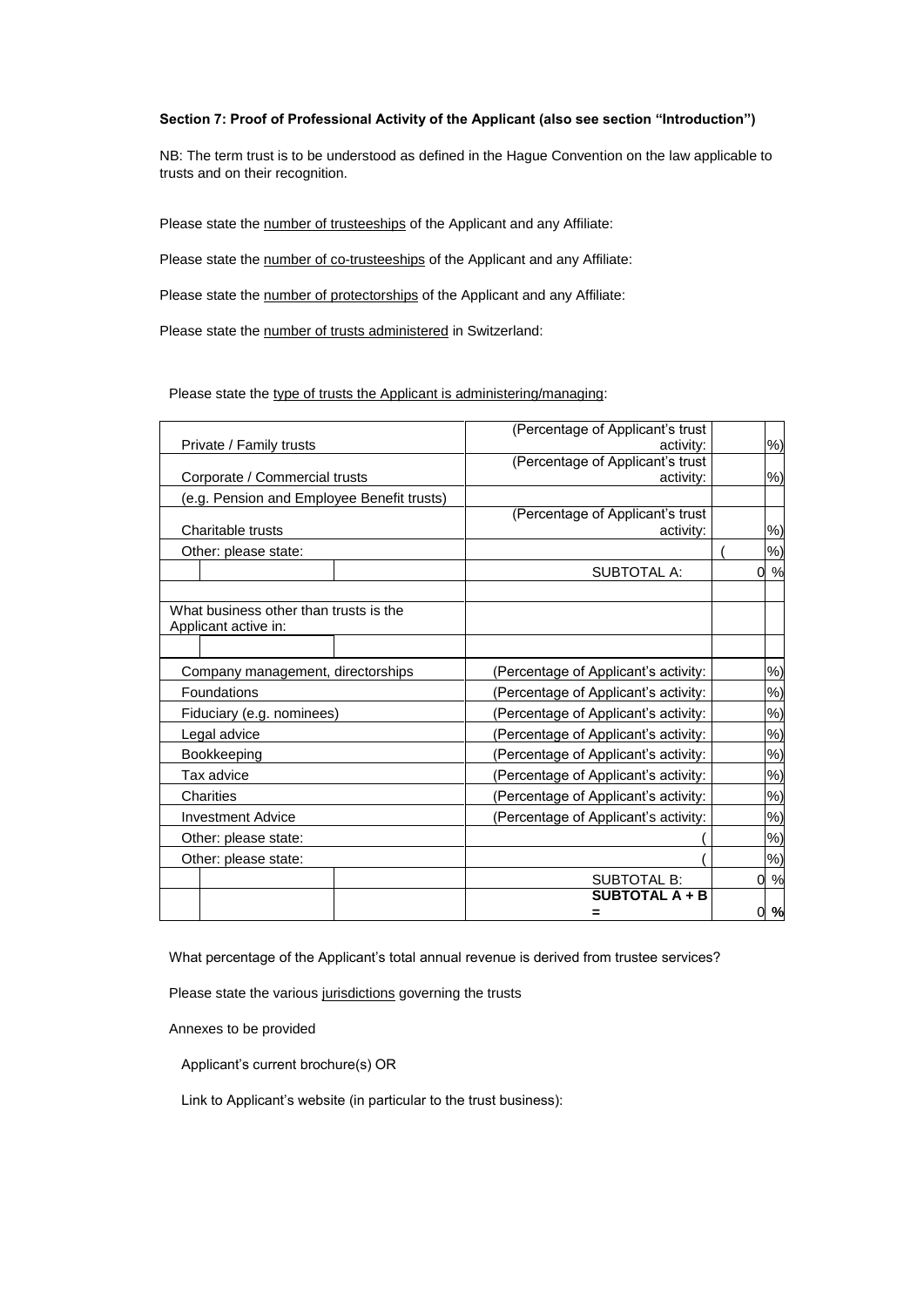#### **Section 8: Insurance Coverage**

Please state the name of the insurance company with which the Applicant has insurance to provide cover for liabilities arising from trustee operations (the name of the insurance broker is not sufficient):

Name of insurance company:

Address:

Policy number:

#### **Declaration:**

The Applicant hereby declares that it has insurance to provide sufficient coverage for liabilities arising from its operations and undertakes to remain appropriately insured in the future upon becoming a Member of STWU.

First Signatory

Second Signatory

Place and Date:

Signed:

Annexes to be provided

\_\_\_\_\_\_\_\_\_\_\_\_\_\_\_\_\_\_\_\_\_\_\_\_\_\_\_\_\_\_\_\_\_

Please attach written confirmation from the Insurer that professional liability and directors & officers insurance is in place.

### **Section 9: Auditors**

Please provide information on the registered Statutory Auditor of the Applicant and of its Affiliates:

Auditor of Applicant:

Address:

Auditor since:

Previous Auditors:

If there has been a change of Auditor in the last 2 years, please provide for the reason: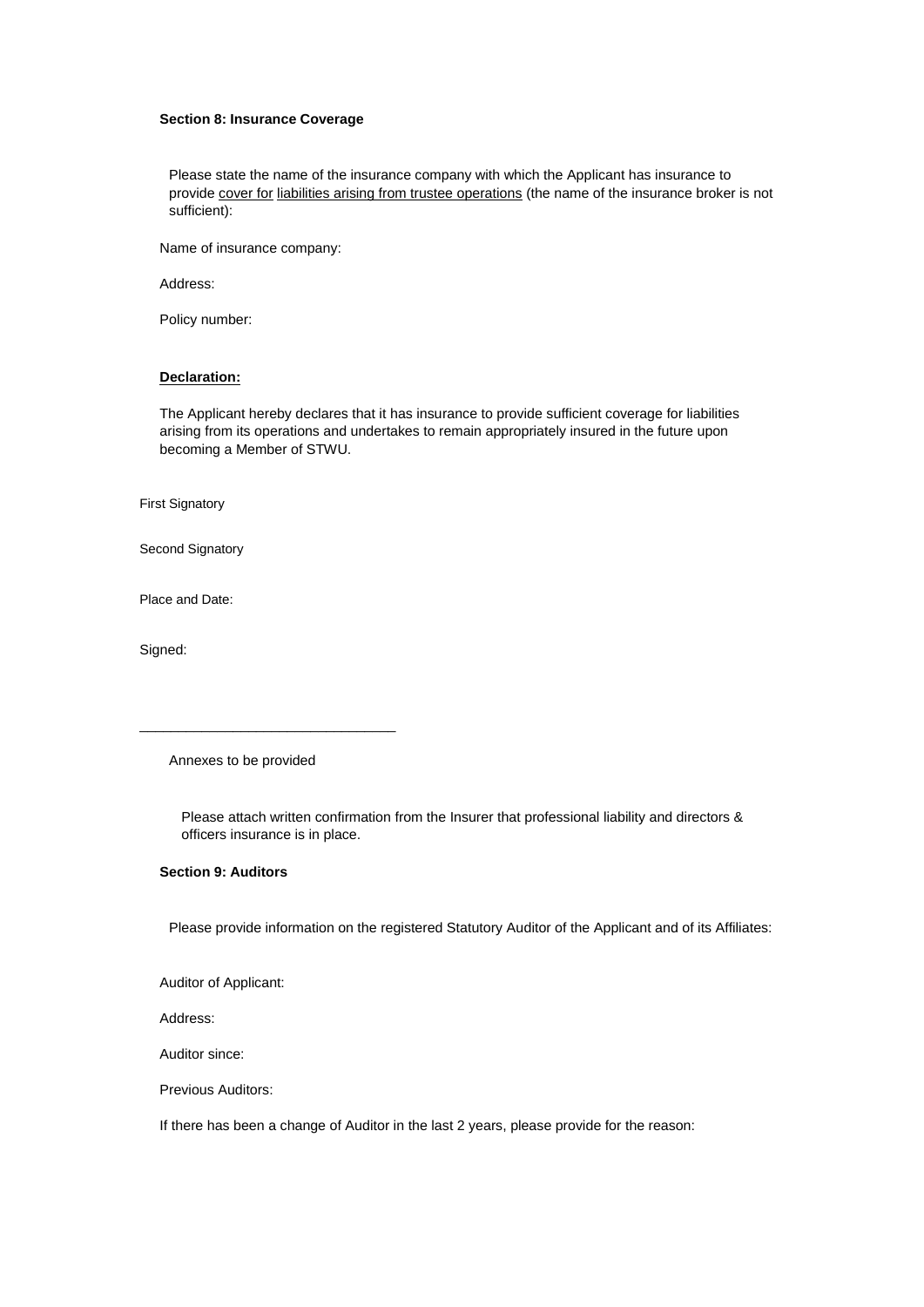Auditor of Affiliates:

Address:

Auditor since:

Previous Auditors:

If there has been a change of Auditor in the last 2 years, please provide for the reason:

Please provide for the following copies:

An extract of the last unrestricted Audit Report confirming that the financial statements comply with Swiss law, the company's articles of incorporation and that the company is in satisfactory financial standing as defined by the Swiss Company Law; reasonable assurance should be given that the financial statements are free from material misstatement. Alternatively, a written confirmation from the Auditor confirming the details may be provided. If the Auditor has not issued an unrestricted audit report, explanations should be given.

#### **Section 10: Confidentiality of Data**

Information provided in, with and related to this Application is strictly confidential and will be treated as such by the management of STWU. The information provided in the Application may be further used for statistical purposes and the Applicant hereby agrees to such use. The management will take all appropriate measures to ensure that the specific identity of the Applicant and information related thereto retains its strictly confidential nature.

#### **Section 11: Additional Attachments to be provided**

In addition to the attachments requested in each section of the Application Form and for each Personal Identification Form please enclose the following additional attachments together with the Application:

A reference letter for the Applicant, if possible, from an existing member of STWU or alternatively from a reputable, independent law firm registered in Switzerland (not older than 3 months)

A reference letter for the Applicant from a bank registered in Switzerland other than a group affiliate (not older than 3 months)

Extract from the Swiss Debt Collection Register ("Betreibungsregisterauszug"/"Attestation de non poursuite de l'Office des Poursuites") (not older than 3 months)

Evidence of affiliation to a Swiss Social Insurance Administration Office (not older than 3 months)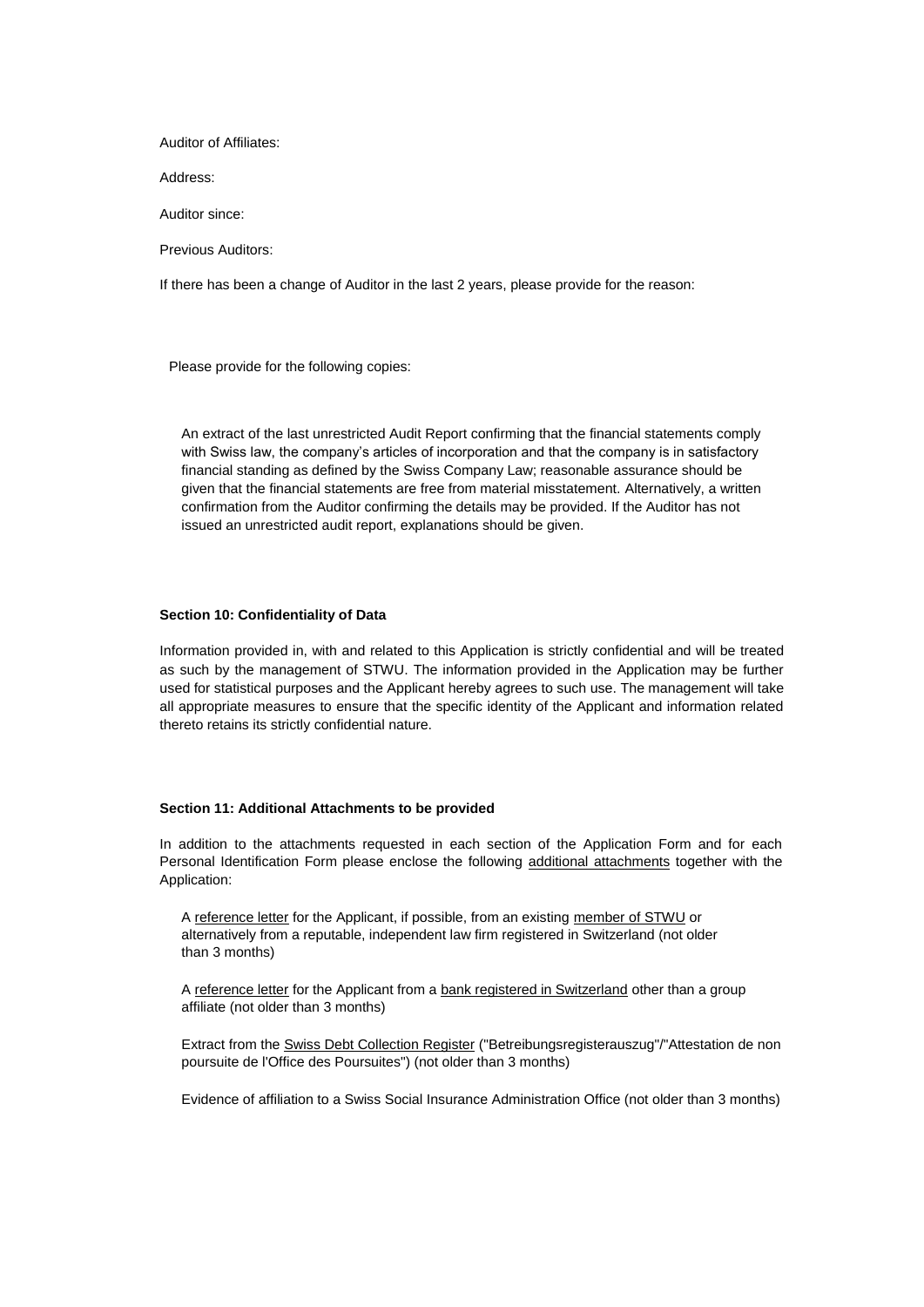#### **Section 12: Confirmation**

In applying for membership of STWU, I, the Applicant hereby confirms having read and understood all STWU Bylaws, Regulations and Codes (including the sanctions available) and subscribes to its content and the STWU's values in general. The Applicant agrees to strictly observe these rules, even though widely based on voluntary self-regulation that goes beyond the applicable official regulatory requirements. The Applicant confirms that all information provided in the Application is true to the best of its knowledge and belief.

The Applicant confirms that to the best of his knowledge and belief it complies with all Swiss laws and regulations applicable to its business.

First Signatory

Second Signatory

Place and Date:

\_\_\_\_\_\_\_\_\_\_\_\_\_\_\_\_\_\_\_\_\_\_\_\_\_\_\_\_\_\_\_\_\_

Signed:

Name:

Position:

**When completed kindly send the application form and all attachments to the STWU Secretariat.**

# **STWU Individual Information Form on Executive Directors or General Manager**

Name:

Place and date of birth:

Nationality:

Private address:

Telephone:

Fax:

E-mail: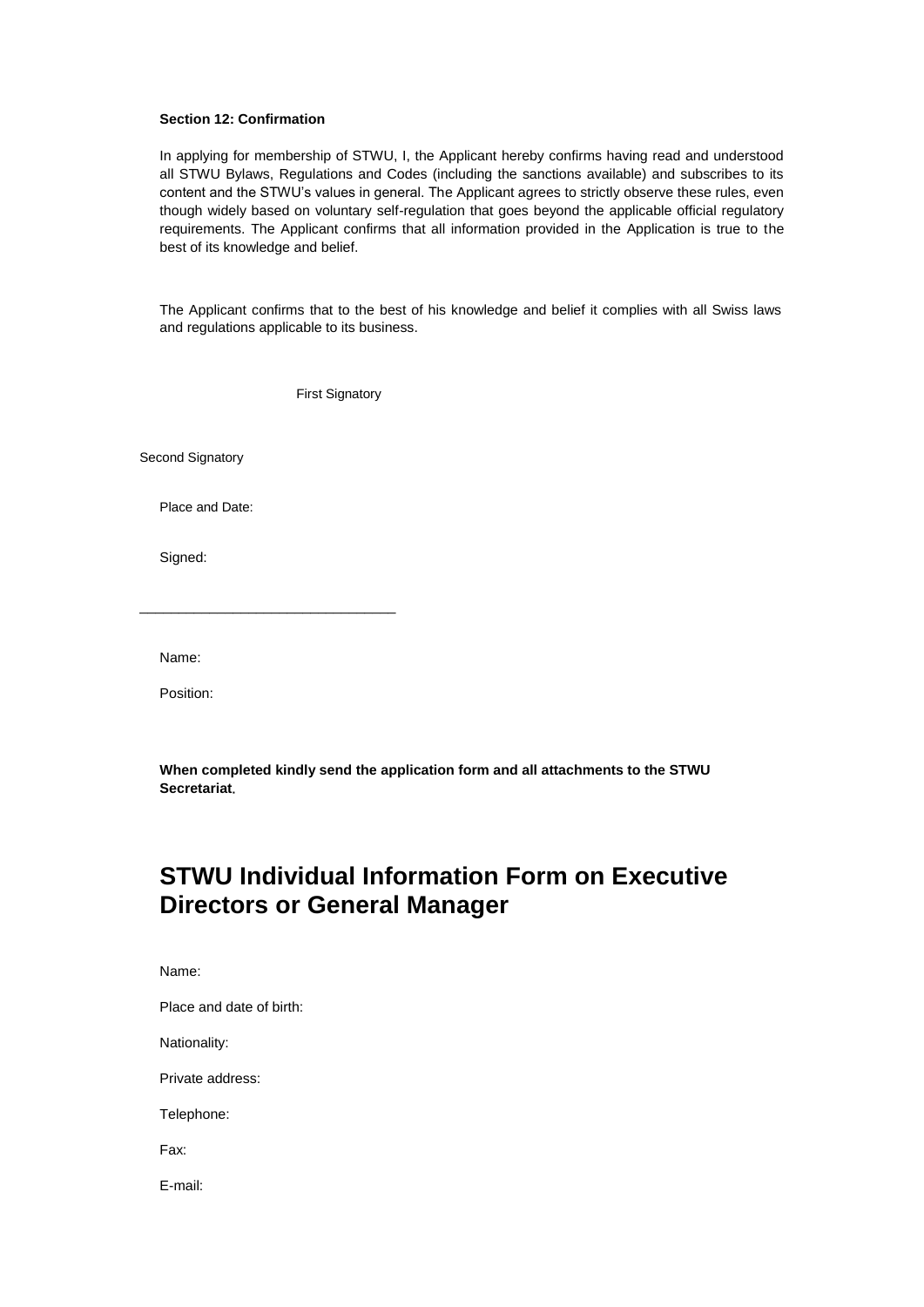Professional Qualifications according to the Membership Regulations:

STEP Membership and at least **FOUR** years of professional experience OR

A university degree and at least **SIX** years of relevant professional experience OR

A recognised professional qualification and at least **SIX** years of relevant professional experience OR At least **TEN** years of relevant professional experience

Please describe in detail your professional qualifications

Professional education:

Years of experience of trust business:

STEP membership number (if any):

When were you appointed as Executive Director / General Manager of the Applicant? Please describe your responsibilities and any activities you perform in your capacity:

I certify that the above information is complete and correct to the best of my knowledge.

Dated this day of 20

Signature:

#### **Please provide for the following copies:**

Personal reference letter from an independent, reputable professional person in Switzerland (not older than 3 months)

Copy of the passport

Copy of the Swiss residence and working permit (for non-citizen of Switzerland)

Curriculum Vitae

Extract from Police/Criminal Record (not older than 6 months)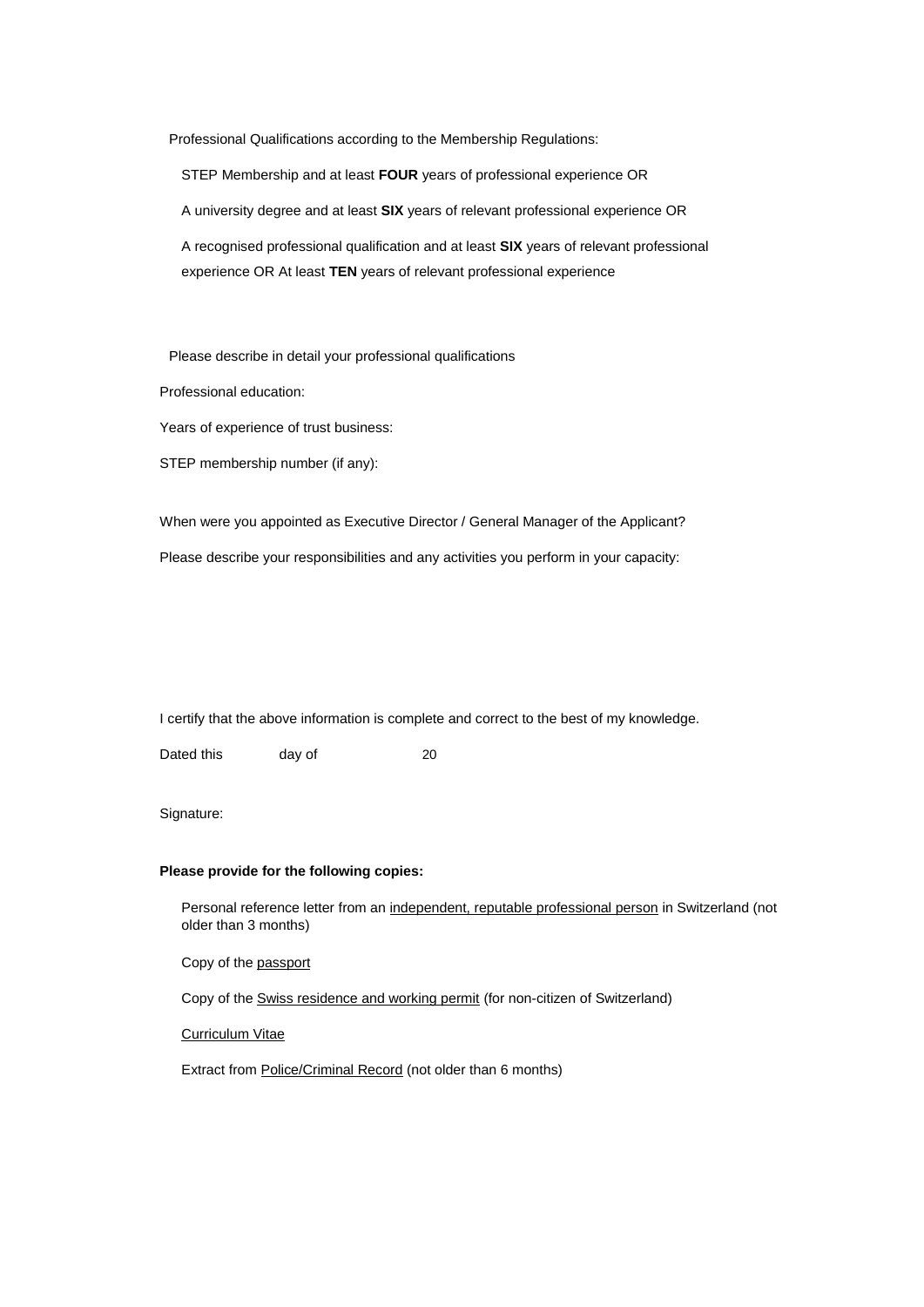# **STWU Individual Information Form on most Senior Manager of trust operations**

Name:

Place and date of birth:

Nationality:

Private address:

Telephone:

Fax:

E-mail:

Professional Qualifications according to the Membership Regulations:

STEP Membership OR

A university degree OR

A recognised professional qualification OR

At least 5 years of relevant professional experience

Please describe in detail your professional qualifications

Professional education:

Years of experience of trust business:

STEP membership number (if any):

When were you appointed as Senior Manager of the Applicant?

Please describe your responsibilities and any activities you perform in your capacity:

I certify that the above information is complete and correct to the best of my knowledge.

Dated this day of 20

Signature: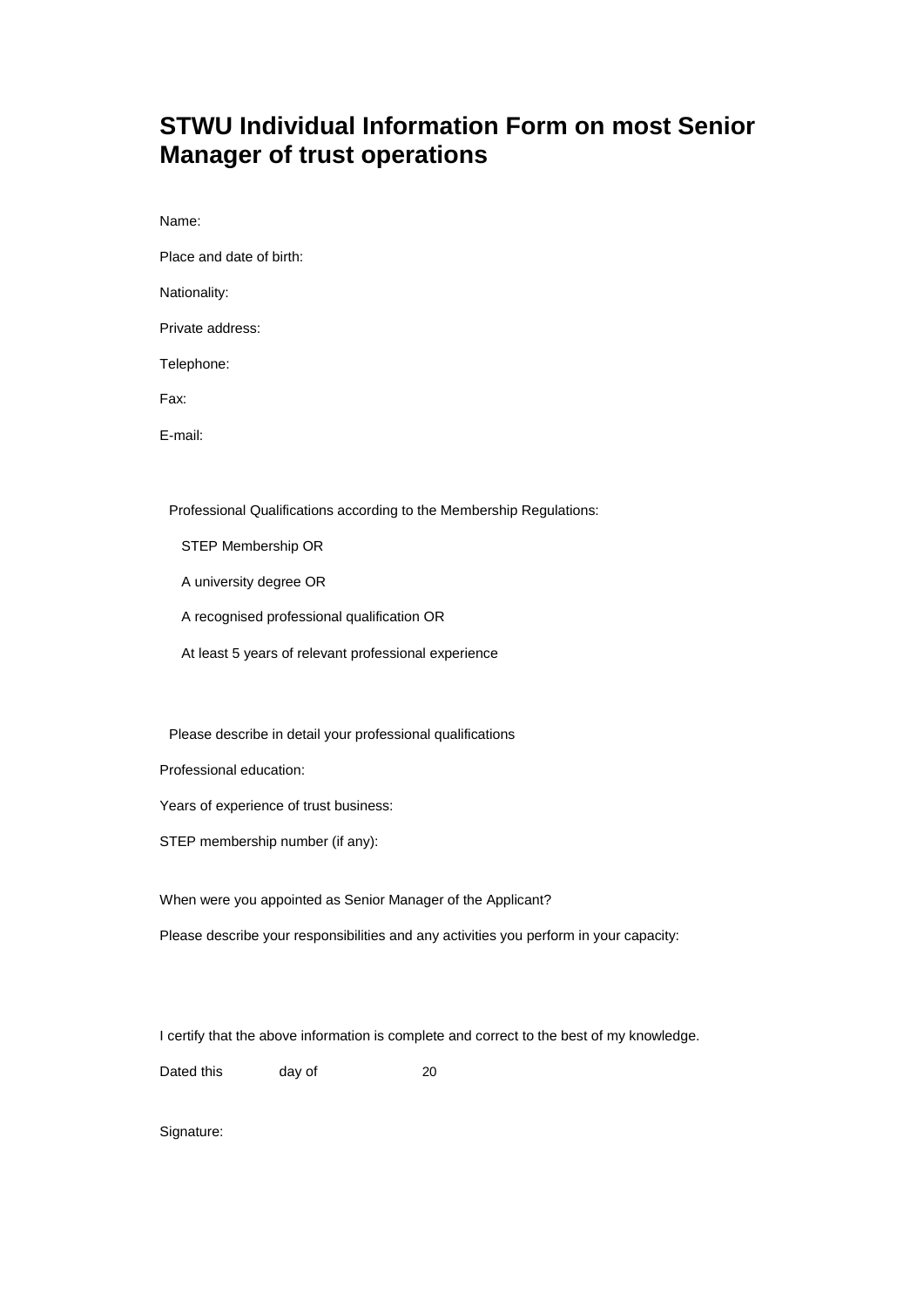#### **Please provide for the following copies:**

Personal reference letter from an independent, reputable professional person in Switzerland (not older than 3 months)

Copy of the passport

Copy of the Swiss residence and working permit (for non-citizen of Switzerland)

Curriculum Vitae

Extract from Police/Criminal Record (not older than 6 months)

# **STWU Individual Information Form on Compliance Officer**

Place and date of birth:

Nationality:

Private address:

Telephone:

Fax:

E-mail:

Professional Qualifications according to the Membership Regulations:

STEP Membership OR

A university degree OR

A recognised professional qualification OR

At least 5 years of relevant professional experience

Please describe in detail your professional qualifications

Professional education:

Years of experience of trust business:

STEP membership number (if any):